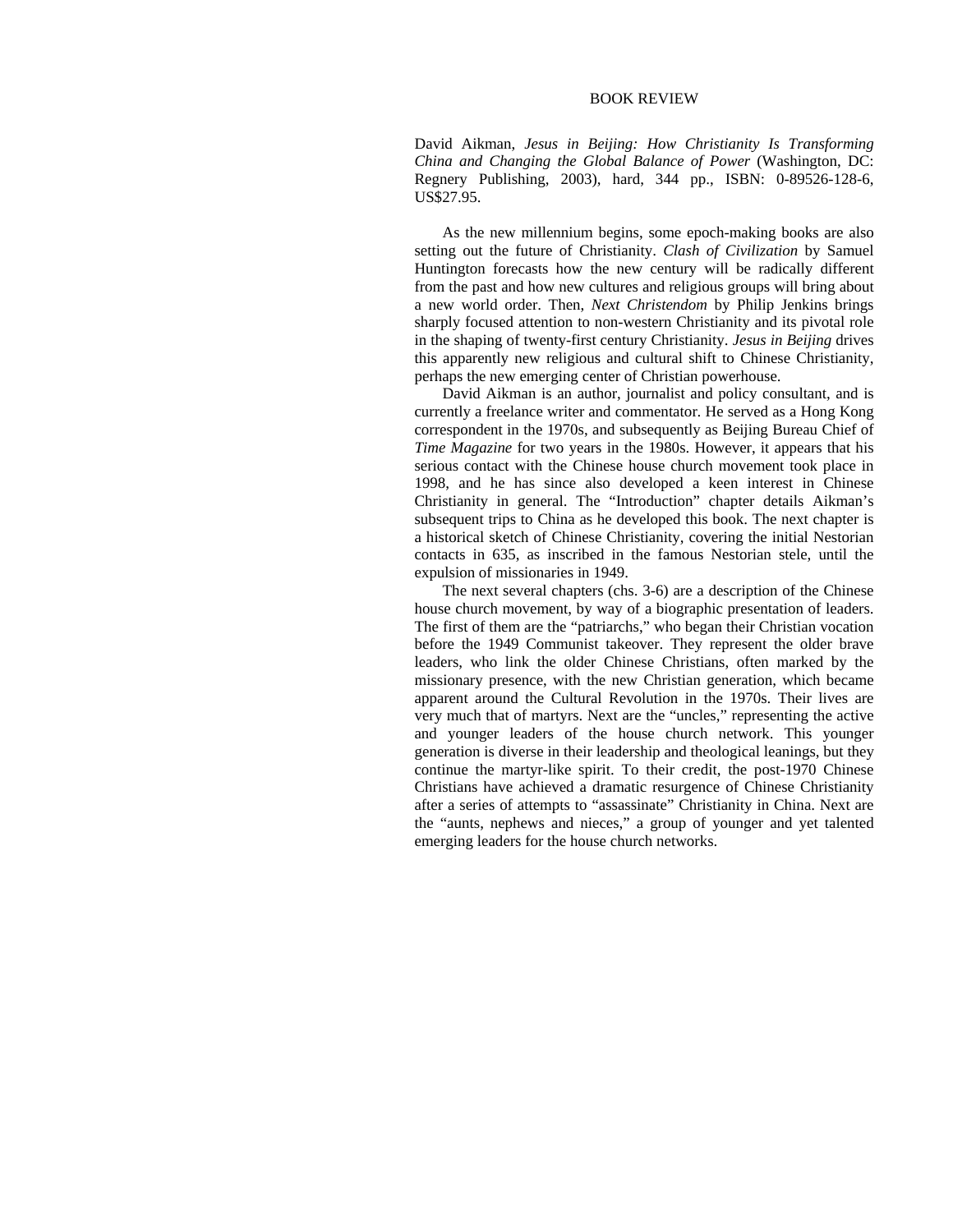The chapters on the house church network conclude with the "underground" training schools and programs which are producing nextgeneration leaders, evangelists, church planters and missionaries. As expected, diversity is the rule of the programs, and yet the intense nature of the programs and the commitment of the students and teachers are characteristic. In these chapters, the reader is introduced to the "who's who" in the Chinese house church network.

The next several chapters (chs. 7-12) in a sense continue the historical chapter (ch. 2), in laying out the development of modern Christianity in China. The first two chapters in this section describe the emergence of the Three Self Patriotic Movement (TSPT) and its struggle, especially during the Cultural Revolution.

The role of Bishop Ding Guangxun in this state church movement receives special treatment by the author. The "tricky circus acts" by Ding and several TSPT leaders, between the state religious policies and genuine Christianity, are presented in an equally delicate manner. Three Self churches and their leaders were subjected to harsh treatment by the state, just as the house churches were, although perhaps less in intensity, and also with the state sanction after the Cultural Revolution.

Chapter 9 showcases the Wenzhou as China's "Jerusalem." These adventurously entrepreneurial Wenzhous, with their exceptional business skills, have become successful overseas business people. As the province became the most Christianized in China, the Wenzhou not only demonstrated a unique model of compromise between the "underground" churches and the provincial administration, but also made the province the "Antioch" of China, the missionary launching pad. The author closely ties the next chapter to the previous: "Back to Jerusalem," the ambitious missionary impulse of the Chinese house church network. Although the origin of this concept may trace back to the pre-1949 era, the organized effort is a recent one. It is encouraging to see that this missionary movement has the potential to bring the diverse house church groups together as a united force.

The last chapter of this group of chapters ends with a good presentation of the Catholic Church in China. Because of its ecclesial tie with the Vatican, its history appears to be more brutal, producing a strong network of unofficial churches, in addition to the recognized Three Self Catholic church.

The next three chapter groups (chs. 12-14) are miscellaneous topics, although by no means less important. The chapter on persecution (ch. 12) has its unique value in providing information about major cults. The next chapter drives the author's agenda home: the spread of Christianity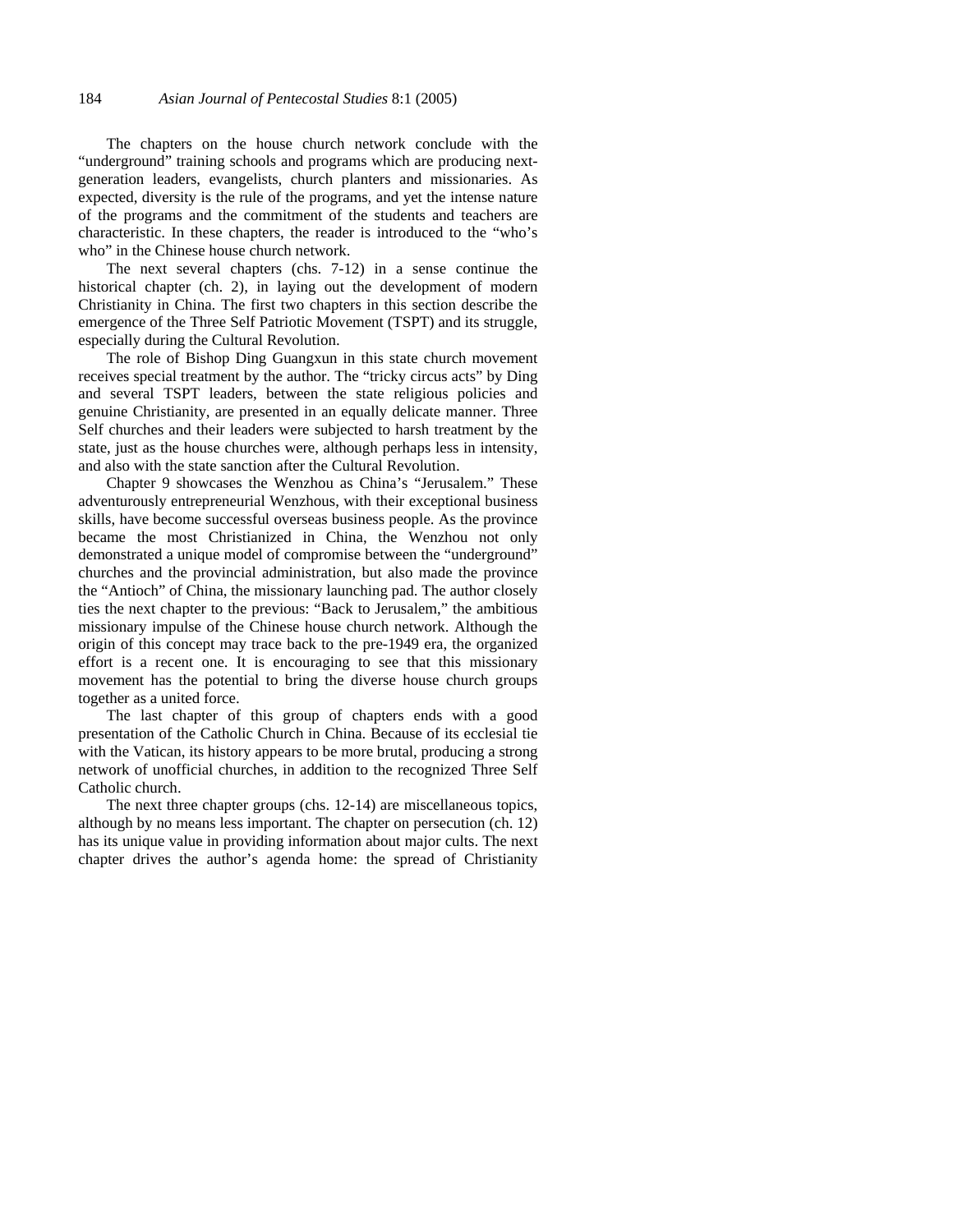## *Book Review* 185

among young urban professionals, such as artists, writers, and academics, with their potential to influence the entire society. This is where the author sees a major shift of the rural and grassroots nature in the major Christian force in China. The following chapter (ch. 14) introduces three foreign individuals and English teachers, along with an orphanage ministry by foreign entities, with their significant influence in the shaping of Chinese Christianity. The book concludes with a short chapter (ch. 15) of the author's insights toward the future: the future of Chinese Christianity, its influence on society and on the world. Aikman, in spite of his carefully tentative attitude toward the future, expresses his strong belief that China, through its Christian influence, will become the most powerful deciding factor in the balance of global power.

This book is extremely well written with many first-hand witnesses and extensive research. His presentation of many house church leaders, house church groups, and their institutions, such as training schools, are detailed and vivid in description. Aikman's journalistic expertise shines here.

To many non-China experts like myself, there is a natural wonder whether his dazzling conclusions will ever be contested. And, at the same time, the author's disclosure of many individuals and church groups may come with risk. It was said not long ago that, because of this book, several house church leaders were rounded up by the police.

It is also apparent that the author tried to be fair to the Three Self Patriotic Movement (TSPM) churches. Often, we have heard the "demonizing" tendency of some authors about these recognized churches. Granted, the clear Christian commitment of leaders like Bishop Ding is questionable, in the context of the state's demand for priority loyalty; but it is also true, as this author has presented, that the genuineness of Christian faith among many TSPM churches cannot be denied.

What is significant, particularly to the readers of this journal, is the author's general conclusion that several house church networks have exhibited Pentecostal/charismatic characteristics in their beliefs and worship. In this regard, he highlights the role of Dennis Balcombe in influencing the several house church networks with Pentecostal beliefs and worship (pp. 273-74 in particular). Aikman shows how, from the early 1980s, Balcombe began to make contacts with the house church networks and introduced Pentecostal doctrines and worship. However, whether the "Pentecostal" or charismatic elements of these house church networks can be attributed to him, to such a degree as the author argues,